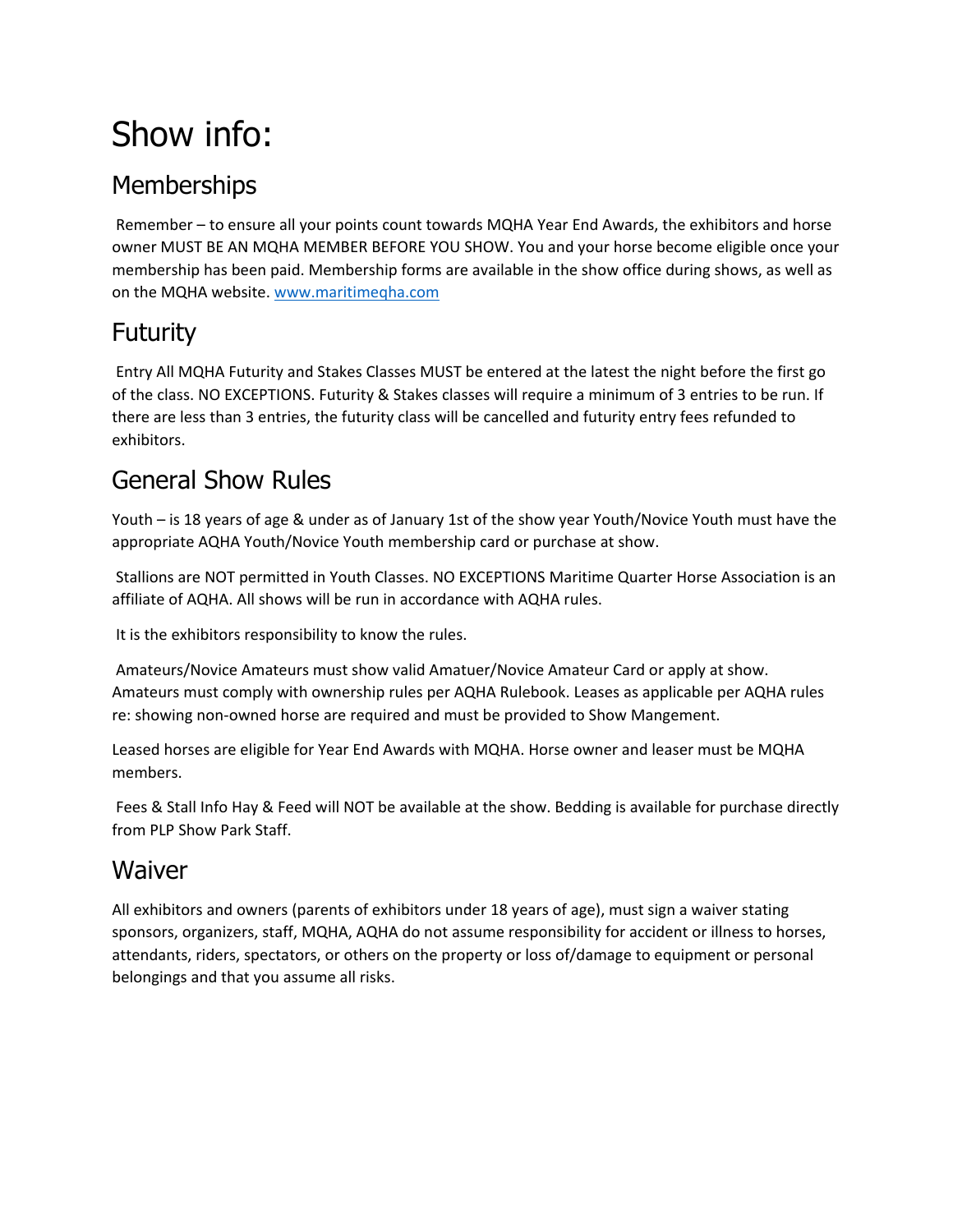#### Futurity & Stakes Classes Rules

1. Futurities and Stakes Classes are open to Registered AQHA & APHA horses

2. Both the Owner and Exhibitor MUST be current MQHA members. MQHA Futurity/Stake Exhibitor Requirements: an individual/handler may not show an entry in a Futurity/Stake Class for which the exhibitor would require an AQHA permit to exhibit the entry in a regular AQHA class. (Novice, Youth, and Amateurs please take note). A leased horse may be shown in the open Futurity classes, see Lease requirements in Show Rules.

3. Owners, exhibitors and parent or guardian of exhibitor or owner are under 18 years of age, are required to sign a waiver.

4. All Futurities/Stakes Classes EXCEPT Yearling Lunge Line, will be one go, double judged. Payouts will only be issued for the amount that is in the class. EXAMPLE: If there are only 3 exhibitors in the class, the money added and entry fees will only be paid out to the exhibitors in the class. The remaining amount will be retained by MQHA.

5. Entry Deadline for these classes is no later than the evening before the 1st go. Fees will be added to your show bill. There are no refunds for scratched futurity classes.

6. Placings will be calculated by converting each judges' placings into numerical scores. (see chart below) If the combined score results in a tied placing, then a tie-breaking judge will be used. First place ties will be broken.

| $1^{st} 120$                         | 55<br>6 <sup>th</sup> | $41^{\rm th}$<br>15   |
|--------------------------------------|-----------------------|-----------------------|
| 2 <sup>nd</sup> 105                  | 7 <sup>th</sup> 45    | $12^{th} 10$          |
| 3 <sup>rd</sup> 91<br>$\overline{v}$ | 36<br>8 <sup>th</sup> | 13 <sup>th</sup><br>O |
| $4^{th}$ 78                          | 28<br>Qth             | $14^{\text{th}}$      |
| 5 <sup>th</sup> 66                   | $10^{th}$ 21          | $15^{\text{th}}$      |

7. 20% of Entry fees will be retained by MQHA to support expenses. 8. Dispersal of Prize money is as follows: 1st Judge 25%,2nd Judge 25%, Overall 50%

1st 38%, 2nd 22%, 3rd 15%, 4th 11%, 5th 8%, 6th 6%

#### Lunge Line Futurity Guidelines

1. Horses are to be shown in a halter, regular or show type is acceptable.

2. For the longing demonstration, the only attachment to the halter allowed is the lunge line. The lunge line may not exceed 30' in length, with a snap attached to the halter. The lunge line must hang free from the halter without touching any part of the horse. Lunge whips are permitted.

3. No other equipment is allowed on the horse during the class except for a lead shank during the conformation judging. Mechanical or retractable lunge lines are not allowed.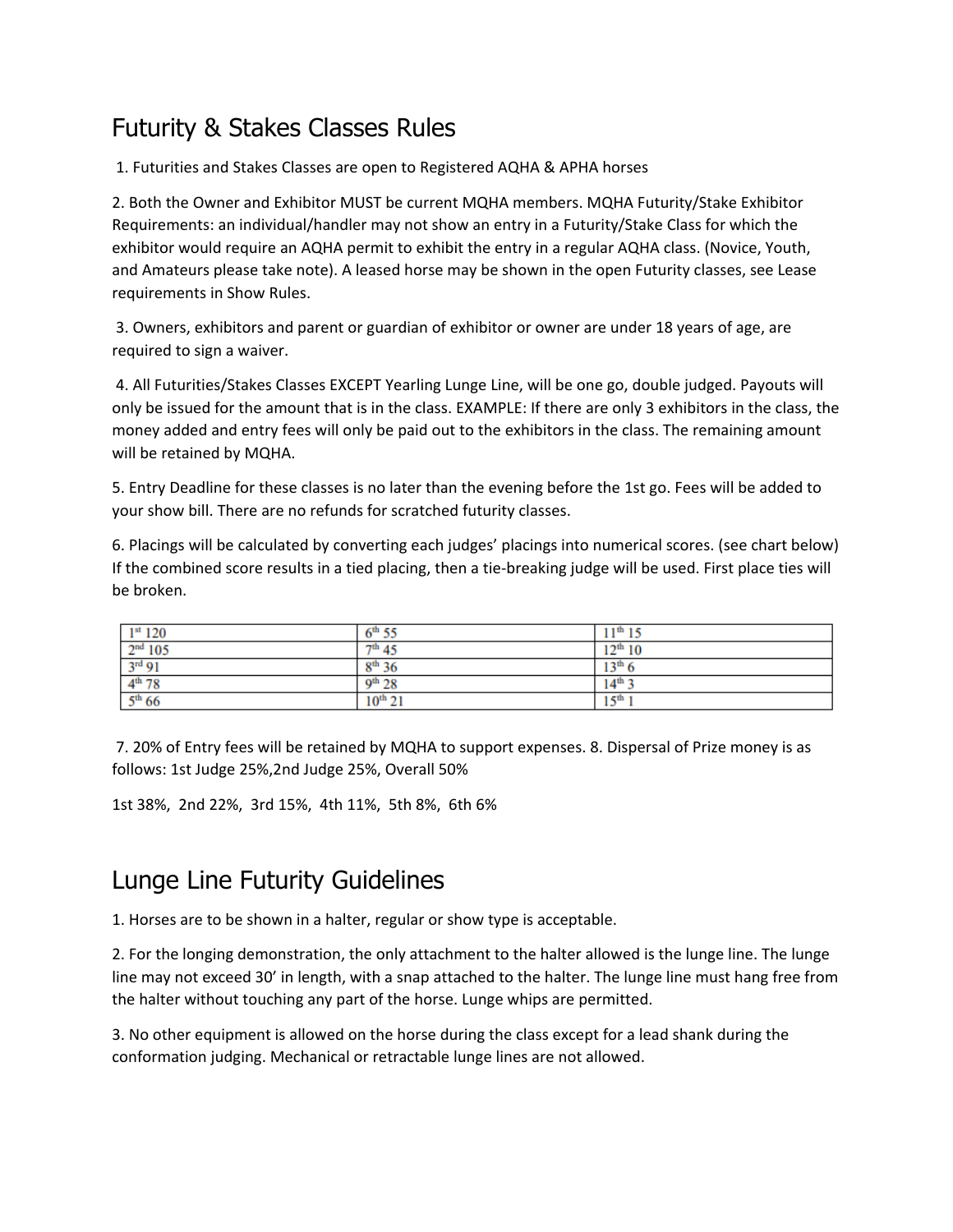4. For the conformation inspection, a lead shank such as used in halter or showmanship classes may be exchanged for the lunge line prior to the lunging demonstration.

5. Exhibitors are not to be penalized for using regular halters and plain lunge lines, nor are they to be rewarded for using show halters and plain lunge lines, or show lunge lines. Only movement, manners/expression/way of going, and conformation are being judged. The type of equipment used is not to be a consideration in placing the horse as long as the equipment meets the requirements stated above.

Attire - Conventional Western attire (similar to that worn in Halter or showmanship) is mandatory, except if a prospect is considered to be a Hunter prospect, then conventional English attire is suggested. The type of attire worn by the exhibitor is not to be a consideration in placing the horse as long as the attire meets the requirements stated above.

Gaits - Gaits are to be judged according to the rules for Gaits for Western Pleasure and Hunter Under Saddle classes.

Conformation & Equipment inspection - Each horse is to be inspected by the judge(s) on conformation, proper equipment and for evidence of abuse or inhumane treatment. It is mandatory that a "trot off" be administered by the judge in the conformation portion of the class prior to lunging. Horses that show evidence of lameness will be excused prior to the lunging de

#### Lead Line 8 & Under Rules

1. Lead Line competitors must be 8 years or younger as of January 1 of the show year

2. Horses to be shown at the walk in both directions of the ring. At the judges discretion, the ring may be halved. Horses will be shown in proper tack for Western or English and will be led by a person with a halter and lead. As per AQHA Rules exhibitors must have their feet in the stirrups. "Buddy Stirrups" are permitted. Reins will be held by the exhibitor. Exhibitors will show a suitable attire for Western or English.